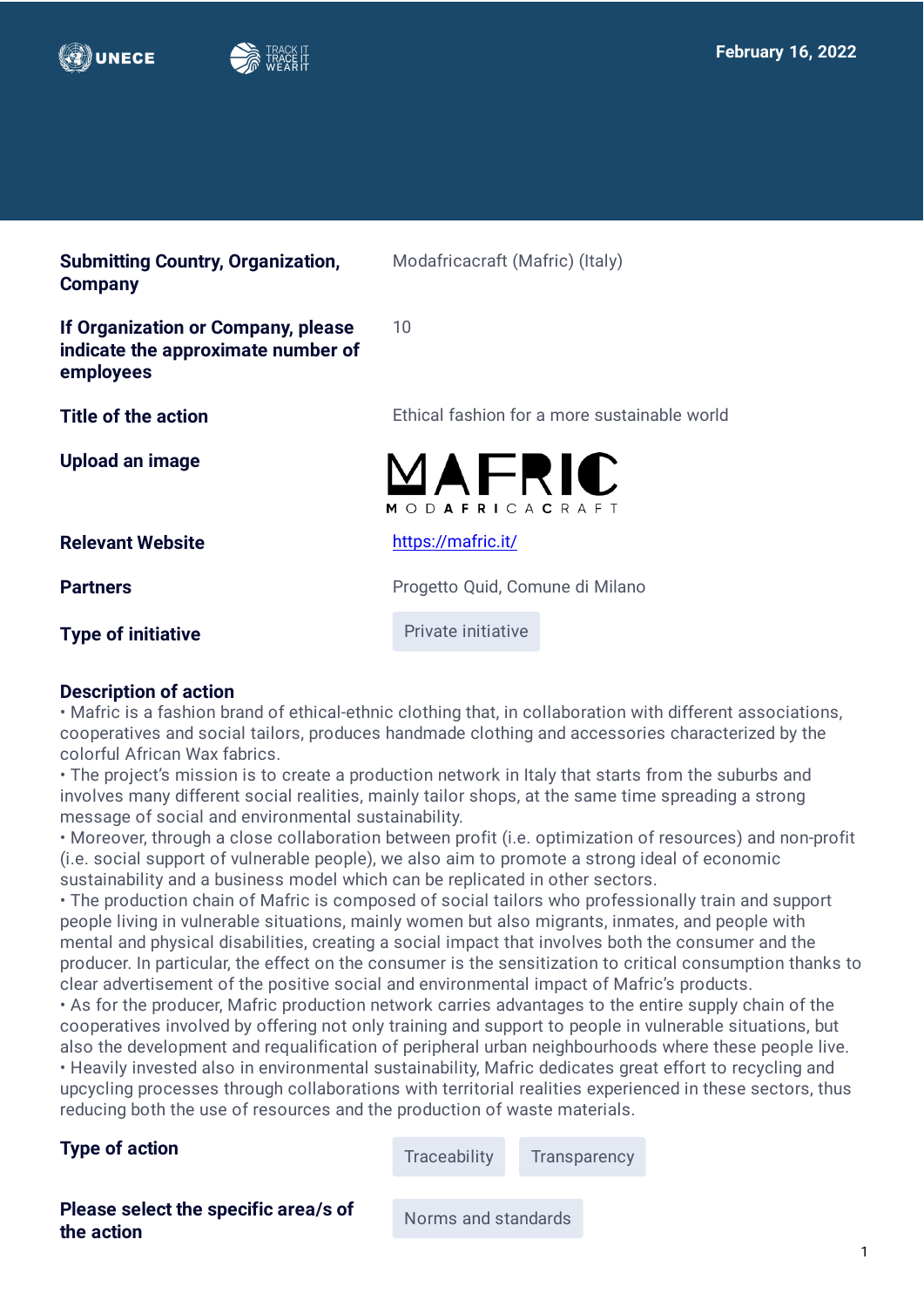Research and Development of Innovative Solutions

Collaborative initiatives

Business management systems or instruments

# **Scope of the action, including a description of the value chain processes that are covered**

#### **Objective**

Creation of a centralized network of social realities in the fashion and tailoring sectors following a self-sustainable economic model which combines profit and non-profit, with social and environmental sustainability at its core.

#### **Commitments**

Social commitment: improve the life conditions, training and professional formation of vulnerable people; Environmental commitment: create a virtuous cycle through recycling and upcycling processes that reduces the use of resources and the production of waste.

#### **Value chain scope**

Clothing and textile chain, from garment manifacturing to disposage of waste materials and post-consumption.

# **Timeframe and/or milestones for the action**

• The company Mafric was founded in 2019, and through 2020 and 2021 it has grown to include a network of around 10 tailor shops in the Milano-Como area (Italy), and more than 70 stores in 50 Italian cities located in a dozen regions.

• In 2022, Mafric partnered with Progetto Quid, an important company invested in sustainable and ethical fashion in Italy, thus increasing its impact in making the textile and fashion industry more sustainable.

• In July 2022 there will be an investor day on which Mafric and investors could enter into equity participation.

# **Reference instruments and sources used**

- SDG Goals
- UN Agenda 2030
- UNEP/SETAC 2009

# **Expected benefits and impact for the**

**Expected beliefs and impact for the**<br>**Enhanced visibility of compliance with sustainability**<br>**stakeholders involved** requirements by industry actors/partners along the entire value chain

> Enhanced traceability of the social/environmental/ethical attributes of product(s)/materials along the value chain; for example, for origin, quality, sustainability performance, and compliance with health and safety requirements for consumers and workers

A measurable impact on sustainability in value chains over time, eventually verified through life-cycle assessments and/or sustainability certifications